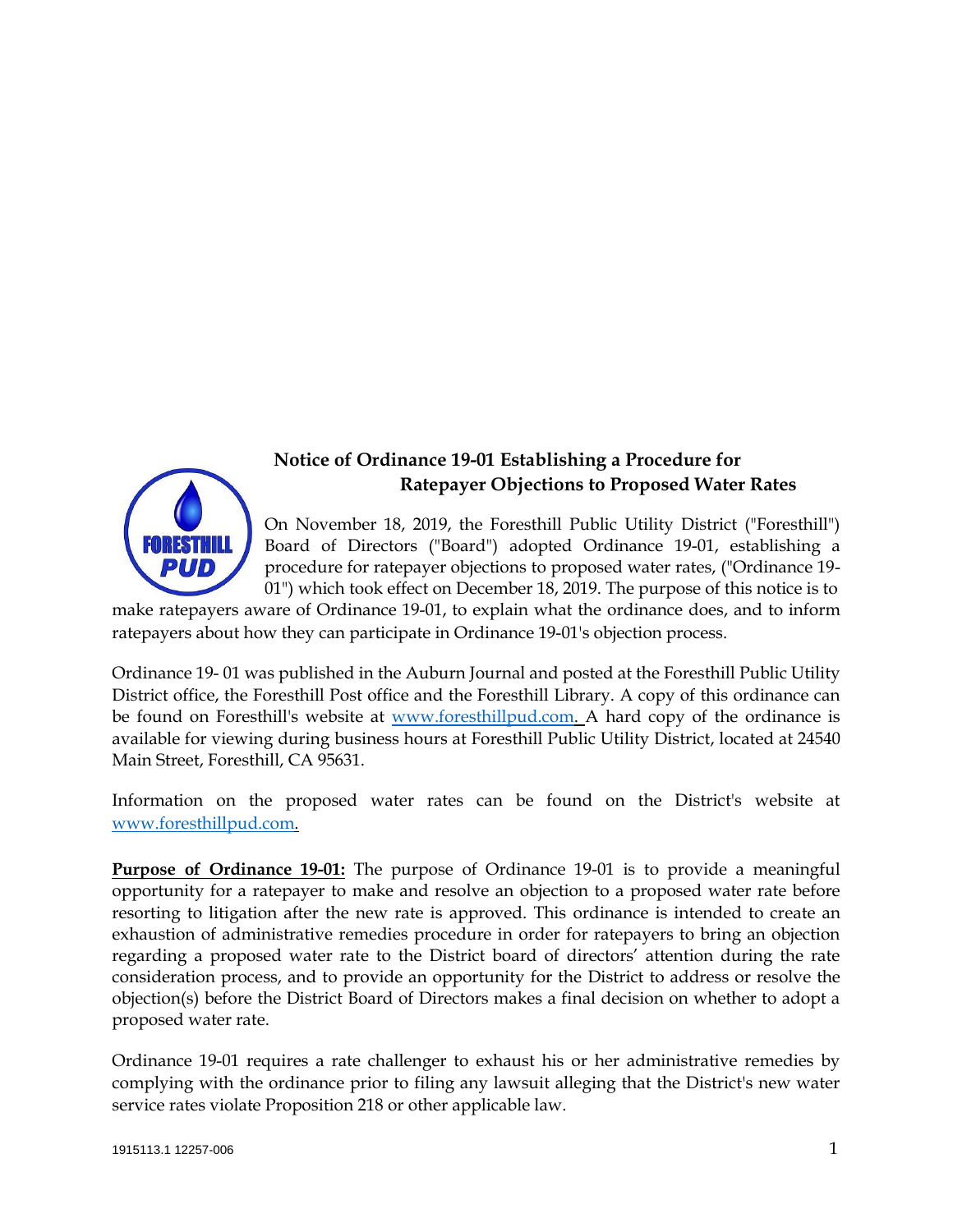**Overview of Exhaustion Procedure Created By Ordinance 19-01:** The exhaustion procedure includes the following chronological steps and will run concurrently with the Proposition 218 process governing water rate changes proposed for fiscal years 2021-22 through 2025-26:

1. District board directs staff to send notice of the start of the exhaustion procedure to record owners or customers of record.

Notice was sent on or about June 3, 2021.

2. Ratepayers have no less than 30 calendar days to submit to the District written objections to the proposed rate.

## **Written objections must be submitted to the District by July 12, 2021 in accordance with the procedures detailed below.**

3. District staff will review timely submitted written objections and draft a written response to the written objections. District staff will then present its findings and written responses to the District board for review. The District board will determine whether action is needed in response to the written objections and staff responses or findings.

4. A summary of written objections and staff response will be presented prior to the start of a Proposition 218 protest hearing and prior to a final determination by the District board regarding whether to approve the proposed water rate.

## **District staff will present a summary of findings and written responses at a special District board meeting on July 29, 2021 at 7 PM.**

The purpose of this notice is to comply with step one (above) and to notify District ratepayers about the start of the exhaustion procedure for the District's rate change initiated by public release of the new rate study at the District's June 2, 2021 Board of Directors meeting.

**How Ratepayers Can Submit Written Objections:** Ratepayers can submit a written objection to the proposed water rates by complying with the following process. **The deadline for a ratepayer to submit a written objection is July 12, 2021.**

Ratepayers who wish to submit an objection regarding the proposed water rate must do so in writing and specify that the objection is submitted as part of the exhaustion procedure or in accordance with the exhaustion ordinance.

All written objections shall (1) state the specific grounds for concern with a proposed water rate and (2) include a desired resolution or outcome. If the nature of the dispute is vague or unclear, the District may request clarification. Objections shall include the name, phone number, street address, and e-mail address (if applicable) and preferred method of communication with the objecting ratepayer (also referred to as "objector").